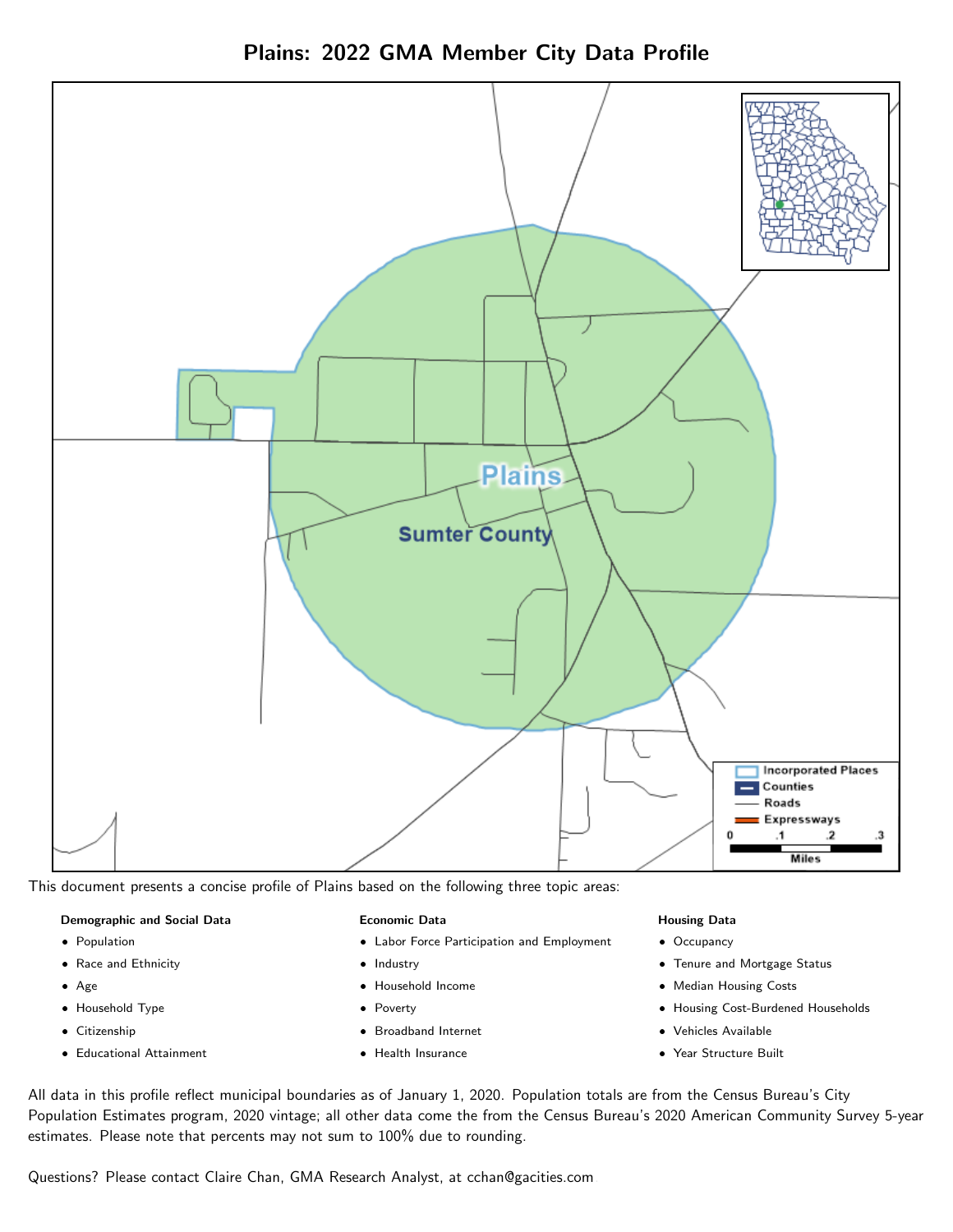# Plains: Demographic and Social



Age 0% 10% 20% 30% Male **Female** 30% 20% 10% 85 and over 80-84 75-79 70-74 65-69 60-64 55-59 50-54 45-49 40-44 35-39 30-34 25-29 20-24  $15-19$  $10-14$ 5-9 Under 5

**Citizenship** 



Source: American Community Survey, 2020 5-year estimates, table B05002 Source: American Community Survey, 2020 5-year estimates, table B15002

#### Race and Ethnicity



Source: U.S. Census Bureau, City Population Estimates, 2020 vintage Source: American Community Survey, 2020 5-year estimates, table B03002

#### Household Type



Source: American Community Survey, 2020 5-year estimates, table B01001 Source: American Community Survey, 2020 5-year estimates, table B11001

#### Educational Attainment



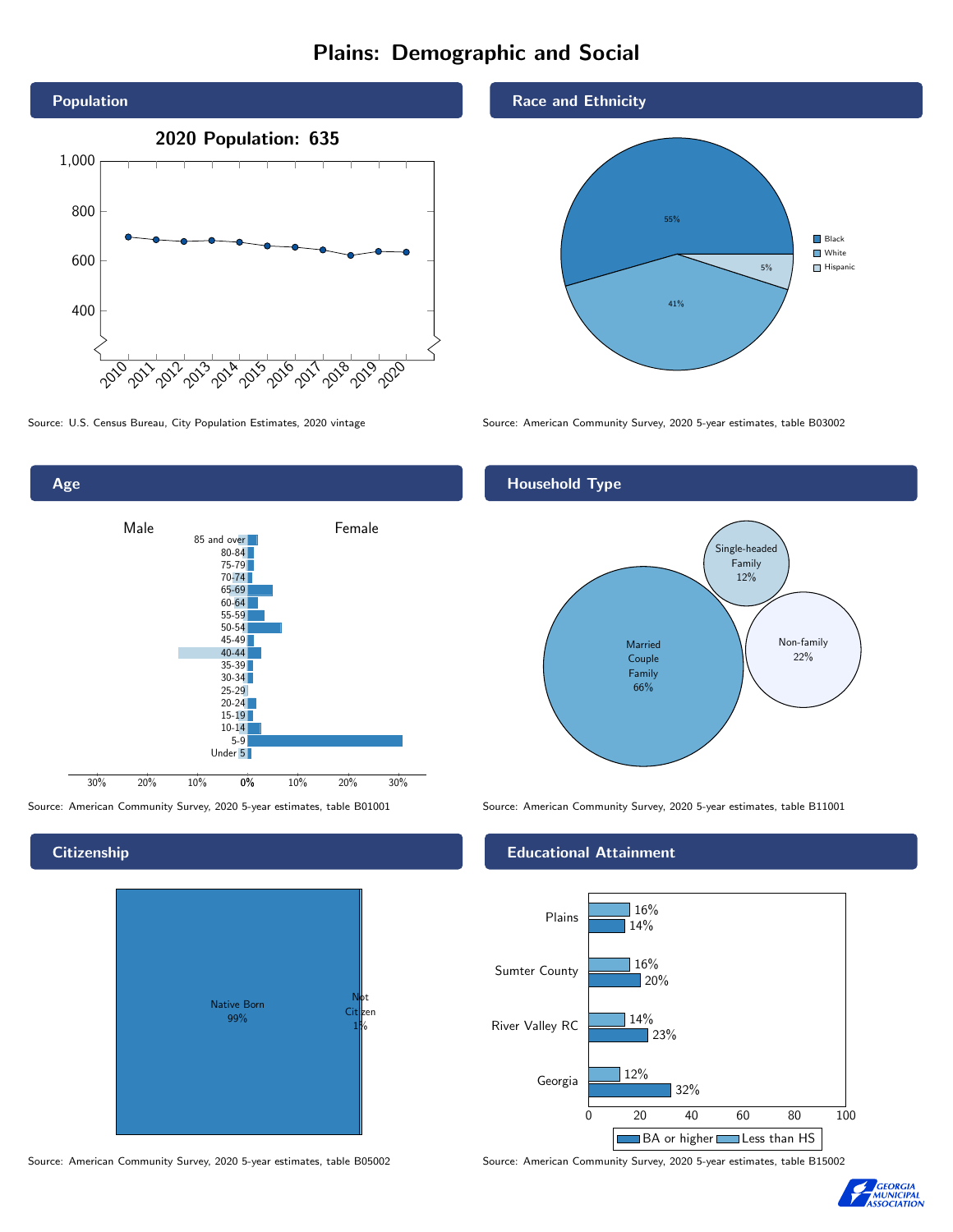# Plains: Economic







Source: American Community Survey, 2020 5-year estimates, table B23001 Note: Unemployment rate is based upon the civilian labor force.



| Agriculture, forestry, fishing and hunting, and mining      | $3\%$ |
|-------------------------------------------------------------|-------|
| Construction                                                | 6%    |
| Manufacturing                                               | 3%    |
| <b>Wholesale Trade</b>                                      | $0\%$ |
| Retail Trade                                                | 58%   |
| Transportation and warehousing, and utilities               | $4\%$ |
| Information                                                 | $1\%$ |
| Finance and insurance, real estate, rental, leasing         | $0\%$ |
| Professional, scientific, mgt, administrative, waste mgt    | $4\%$ |
| Educational services, and health care and social assistance | 15%   |
| Arts, entertainment, recreation, accommodation, food        | $2\%$ |
| service                                                     |       |
| Other services, except public administration                | 3%    |
| Public administration                                       | 3%    |

Source: American Community Survey, 2020 5-year estimates, table C24030



Source: American Community Survey, 2020 5-year estimates, tables B19013 and B19025 Source: American Community Survey, 2020 5-year estimates, table B17010



Source: American Community Survey, 2020 5-year estimates, table B28002 Source: American Community Survey, 2020 5-year estimates, table B18135



#### **Health Insurance**